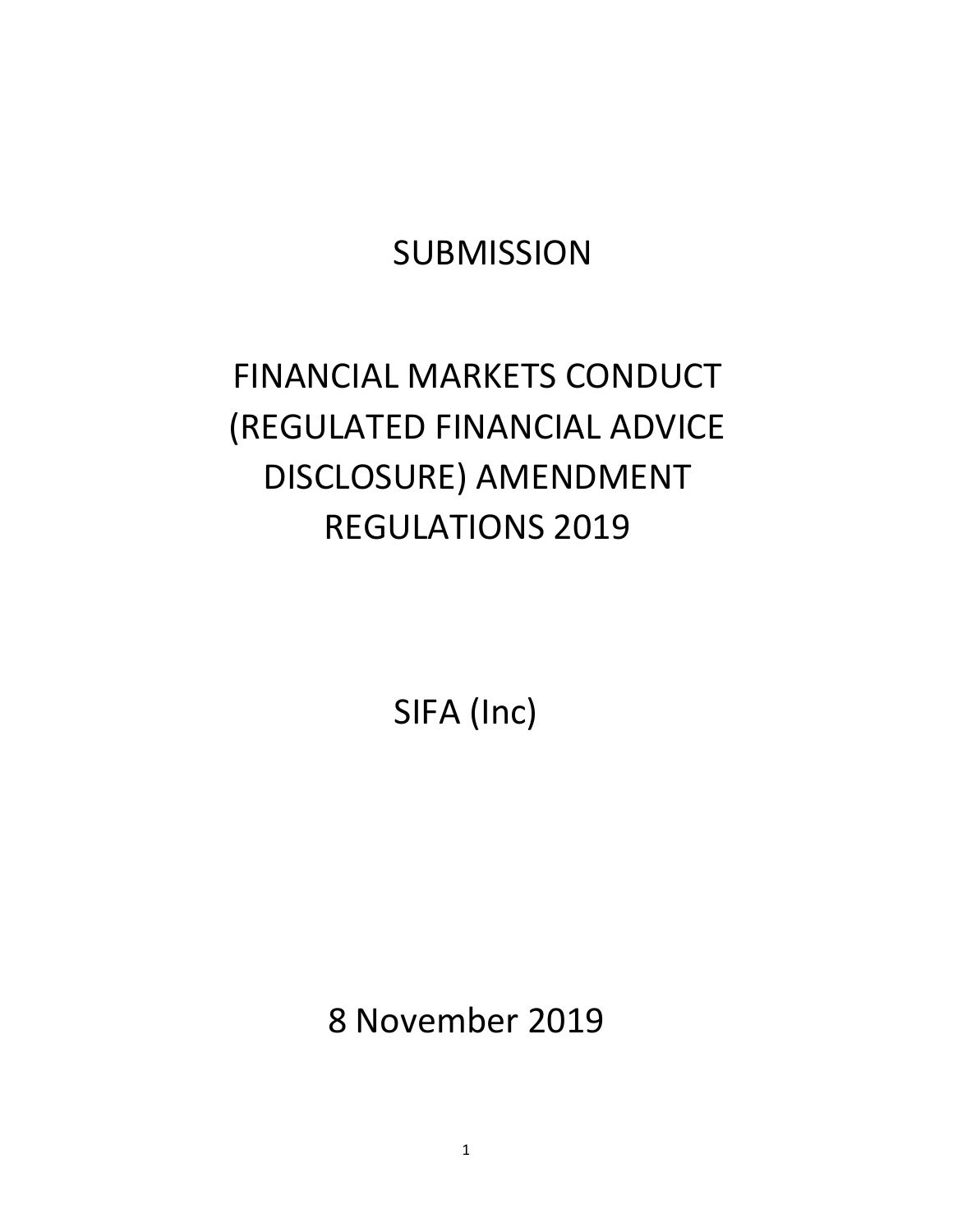Thank you for the opportunity to submit.

The format of our submission follows the questions in the Exposure Draft of the Regulations. However, our answers necessarily drill down into some the actual drafted text in the Regulations.

We do appreciate the DAYG (disclose as you go) design of disclosure.

However, as our submission shows, we have some concerns about some of the detail.

# 1. Will the proposed record keeping requirement be workable in practice?

It's hard to know.

If what is proposed becomes the law, then we will all have to comply with it. So, we would just have to make it work.

We are concerned about 4 issues

# Volume of disclosures to be retained

There could be a huge volume of records that will need to be collected and retained. In the early stages of a client engagement, there could be 1 document for every suspect, 2 documents for every prospect (who doesn't become a client), and 3 disclosures for any person who is advised. The person who becomes a client could then get at least an annual disclosure for the ongoing relationship (s 229D).

# Length of time a disclosure has to be kept

Every disclosure will need to be retained for 7 years. We really wonder what the rationale for 7 years actually is. It's hard to see why there is any need to retain records of a suspect or a prospect who doesn't choose to become a client, and certainly not for 7 years.

Similarly, why would it be necessary to retain 9 disclosures for a long-term client?

# What is a record?

It is unclear to us what a "record" is. For example, is it the disclosure as made/sent/provided to the suspect/prospect/client, or does it need to be an acknowledgement by the suspect/prospect/client that they have actually received the disclosure?

# Regulations 2229D (7) and 229E (5)

We are concerned about the impact of these clauses where an adviser has an ongoing relationship with a client. Assume a relationship where the adviser agrees to give quarterly updates.

It seems to us that at least every  $5<sup>th</sup>$  quarter, the adviser will be required to regive disclosure under 229E at least and perhaps also 229D because it will be more than 12 months since the last disclosure was given. We think each quarterly review will be a new piece of advice. We would be delighted to be shown that this interpretation is wrong.

2. Do you have any comments on the drafting of the Regulations that will require information to be made publicly available?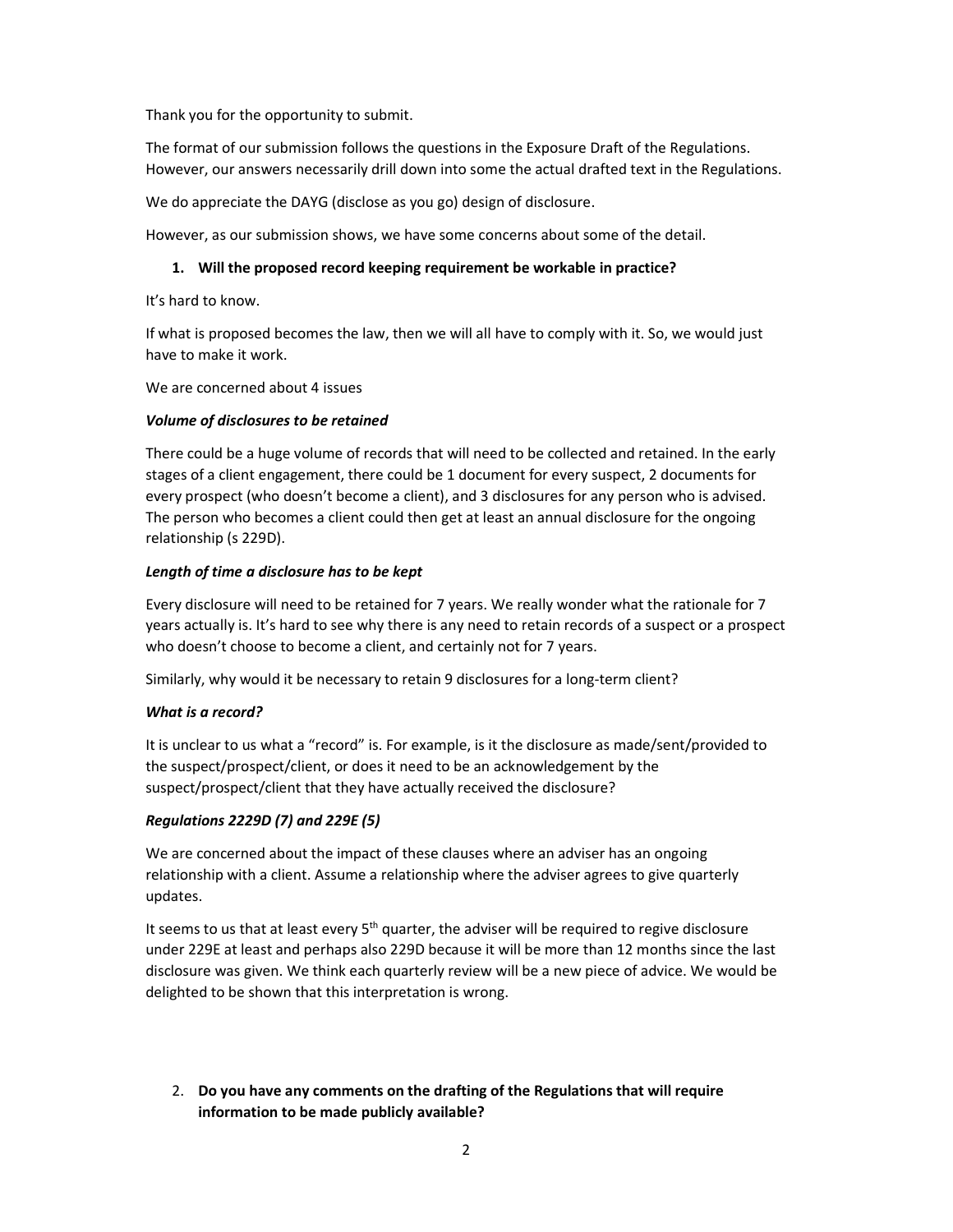References in this section are to regulations and sub-regulations in Regulation 4 of Schedule 21A

Clause (1)

(e) We think the words "from particular product providers" are unclear. Does this mean all the product providers the adviser might use, or is it intended to apply only where the FAP has a restricted APL?

We think the requirement to list the names of all the product providers that P gives advice about is way OTT when an adviser is truly multi-provider.

 We think the requirement to name each provider should be required only when the adviser is restricted to a small number of product providers – say 10 or fewer.

When P can advise on more than say 10 particular product advisers, a statement that P advises in relation to products from more than 10 providers should be sufficient.

(g) we do not think that such explanatory matter or rationale should be included in the Regulations

(j) we submit that the word "given" should be replaced by "receivable by P". Advice is given by the adviser, but commission is not given but rather received by the adviser.

(k) we do not see why an explanation of how to make a complaint should be in this public stage 1 disclosure.

(l) we do not see why at this stage the disclosure should give any overview of the process. It should be enough for suspects/prospects that they know P has an internal complaints process (and an EDRS as covered in (m).

#### Clause (2)

 Example We are not aware of any insurance products where the commission is based on the "value of the policy". It would be better described as "amount of the premium".

Wherever possible we submit common industry meanings should be used, rather than inventing a new lexicon for the purposes of disclosure.

While the general thrust of our submission is to take things out of what is proposed, there is one exception. We think it could be useful to include the Duties information as in section 6 (1) (j) in this public information.

3. Do you have any comments on the draft Regulations that will require the disclosure of information when the nature and scope of the advice is known?

References in this section are to regulations and sub-regulations in Regulation 5 of Schedule 21A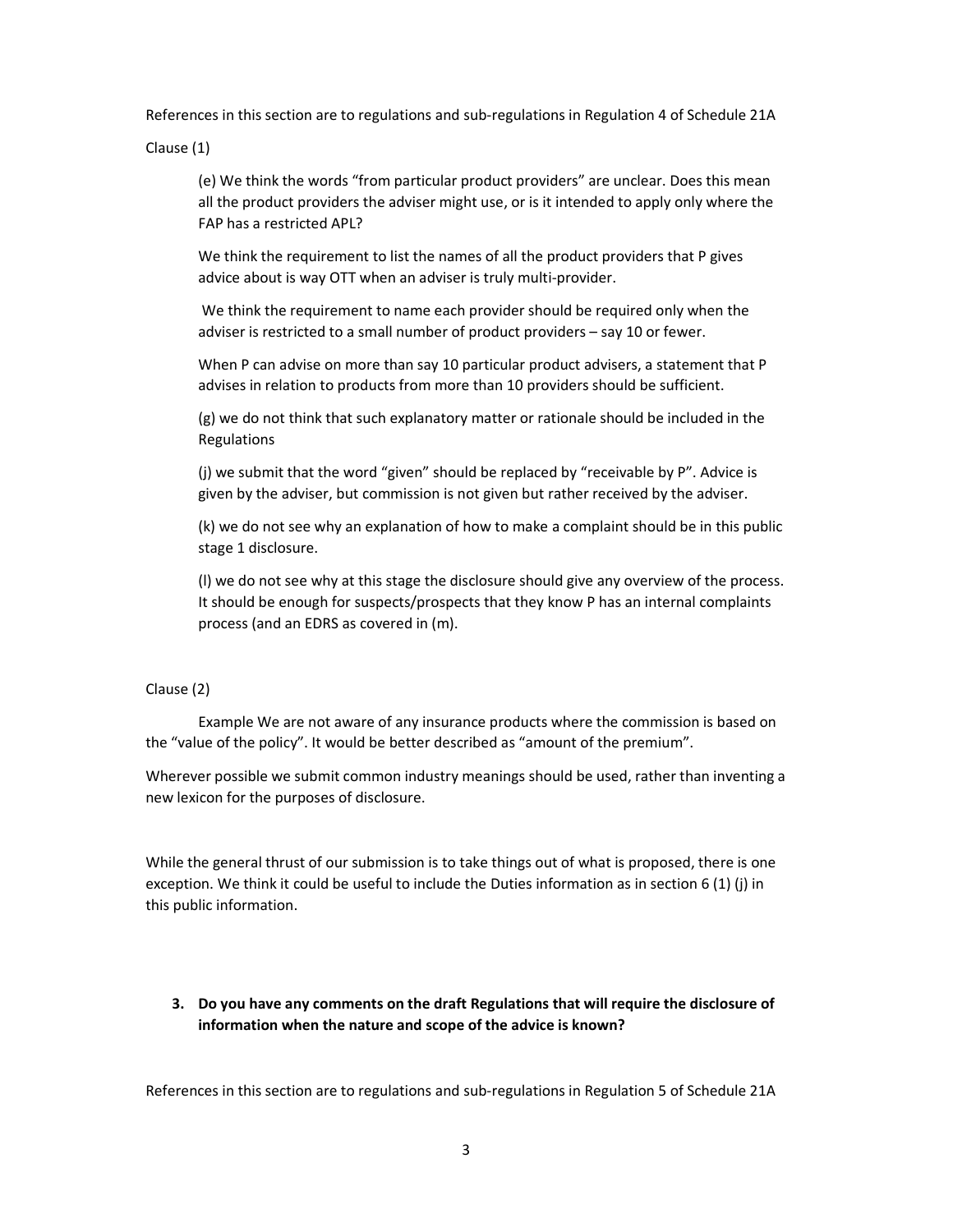- Clause (1)
	- (a) and (b) are a repeat of information provided at the outset (clause 4 (1). This should not be required if the client has already received the public information disclosure.

(e) we note that at the time the advice and scope is known, an adviser (except one in a VIO) might not know which products they are going to recommend. This is a similar issue to what we raised above in the context of APLs vs unrestricted advice.

(f) We think you need to work out who the audience is – the client or the adviser. The reference to S431J of the principal Act is a warning to the adviser – we doubt a client would have any clue what this means.

(g) again, we question all the explanatory matter you have included.

Clause (2)

(f) We are particularly interested to know what COI disclosure will be required to be given when advice is given in a vertically integrated organisation. Arguably, disclosure of fees and commissions should be made right up the integration chain – e.g. a bank financial adviser giving advice on behalf of the bank and recommending the bank's manufactured or white-labelled financial products should have to disclose all the fees commissions and margins that will be earned at all levels of the integration.

(g) We do not think explanatory statements or rationales like this should be part of any regulations

Clause (2)

(f) We think commissions and other incentives are "received or receivable" by the person giving the advice, not "given".

# 4. Do you have any comments on the draft Regulations that will require the disclosure of information when financial advice is given?

References in this section are to regulations and sub-regulations in Regulation 6 of Schedule 21A

Clause (1)

(f) again, we question whether commissions are "given."

(j) Duties information – this is a summary of the law

# 5. Complaints

We are concerned about the wording of 229F (3) (b).

We are concerned that this wording might place an obligation of an advisor to give advice to any client who asks them for advice – in ordinary meaning, an adviser saying "no I don't want to provide advice to you" could well be interpreted by the client as "a failure to give advice."

If a complaint is restricted to a situation where an adviser says "I will give you advice" but then fails to deliver, then that makes sense - but the present wording is not so restricted.